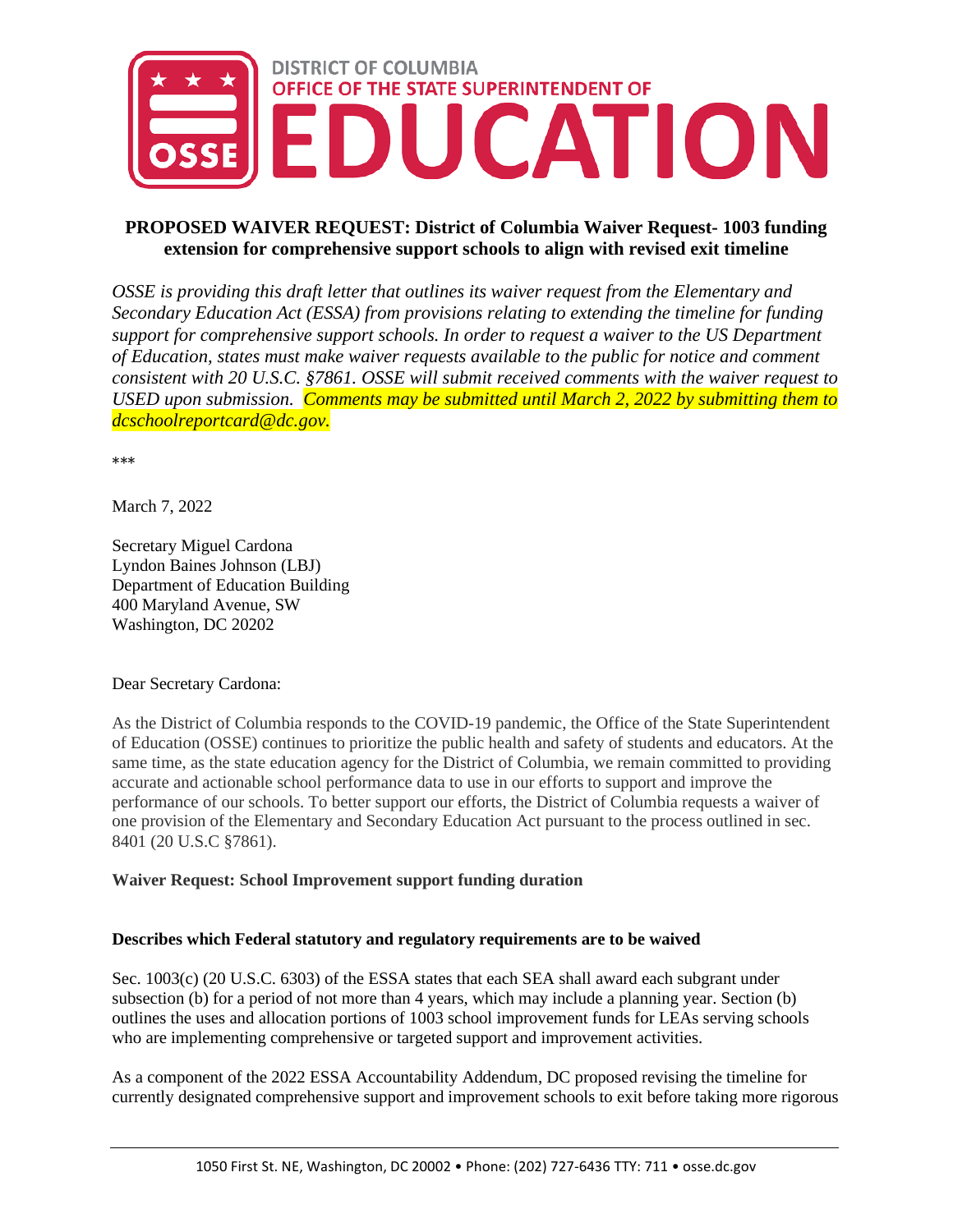|          | <b>Designation Year</b><br>(Year 1) | Year 2  | Year 3  | Year 4 (option) |
|----------|-------------------------------------|---------|---------|-----------------|
| Original | 2018-19                             | 2019-20 | 2020-21 | 2021-22         |
| Revised  | 2018-19                             | 2021-22 | 2022-23 | 2023-24         |

State-determined action. DC elected to not count the 2019-20 and 2020-21 school years from this timeline due to accountability waivers and impacts from the pandemic on schools' ability to implement and measure progress related to their plans and exit criteria. The revised timeline for schools will be:

#### **Describes how the waiving of such requirements will advance student academic achievement**

In response to the COVID-19 pandemic and to protect the health and welfare of students and educators, OSSE received a waiver from accountability requirements of ESSA for the 2019-2020 and 2020-21 school years. Additionally, OSSE received waivers from all statewide assessments during the 2019-20 school year and from statewide assessments in ELA, math and science during the 2020-21 school year. Consistent with those waivers, OSSE did not calculate overall accountability scores and ratings using its system of annual meaningful differentiation, the School Transparency and Reporting (STAR) Framework. In 2020 and 2021, OSSE continued to monitor and evaluate the progress of each school currently designated for comprehensive support and improvement. Through these evaluations and with deep understanding of the limitations of the data to measure progress OSSE recognized the importance of extending the timeline for continued implementation of the initiatives to improve student performance and to additionally address unfinished learning and gaps deepened by the impacts of the pandemic.

Within the 2022 ESSA Accountability Addendum, SEAs were provided the opportunity to exclude the two years for which they had accountability waivers from the timeline for schools to exit or have more rigorous state-determined action. OSSE believes extending this timeline will advance student academic achievement by enabling schools to maintain continuity in supporting their students and implementing revised plans for demonstrating significant progress and improvement in student performance and readiness. We are requesting to extend the use of school improvement funds as outlined under section 1003 of the ESSA during this revised timeline in order to fully support these practices, programs and plans which are targeted specifically at students' areas of academic needs.

Each school developed an improvement plan when they were initially designated for comprehensive support and improvement. Those plans were approved by their LEA and then submitted for approval by OSSE. Schools have reviewed progress against their goals, evaluated this progress with LEA and SEA leaders, and made necessary adjustments as they measure the impact and success of initiatives within their plan. Continued fiscal support of these schools through the revised exit timeline for these initiatives will allow these plans to be fully implemented as intended and directly support improved student and school outcomes. OSSE plans to identify additional schools for improvement and support in 2022 and will also utilize 1003 school improvement funds to support the newly designated schools performing in the lowest 5% for comprehensive support as well as continue to support the schools on this revised exit timeline.

## **Describes the methods the State educational agency, local educational agency, school, or Indian tribe will use to monitor and regularly evaluate the effectiveness of the implementation of the plan**

OSSE will continue to regularly monitor and evaluate the progress and implementation of improvement plans and expenditures of school improvement funds from all designated schools and LEAs. Following the 2021-22 school year, OSSE will utilize all available accountability and assessment data to determine how best to use them in improving programs and supports for all students and schools. As soon as OSSE